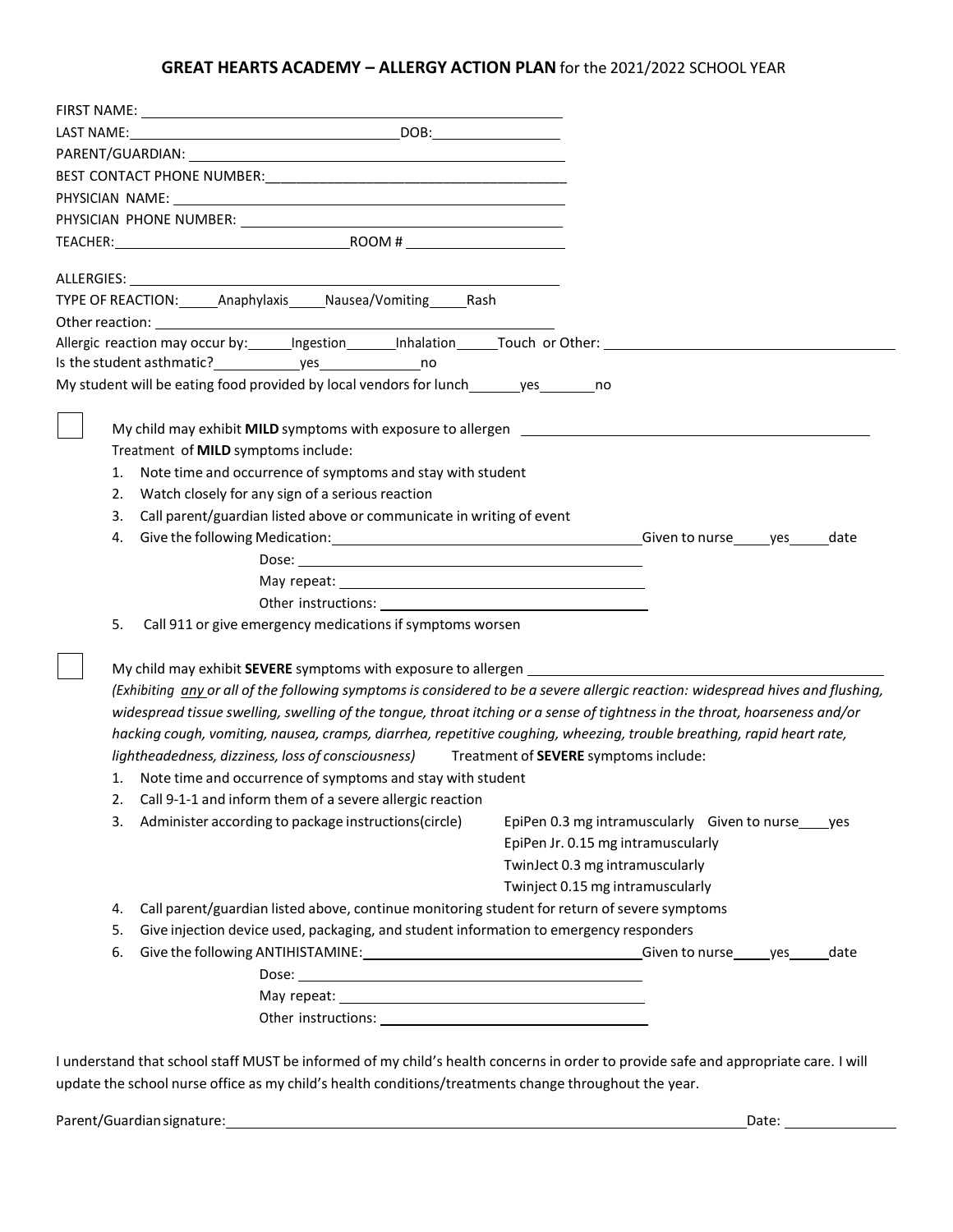## **Food Allergy Action Plan**

*Emergency Care Plan*

|                                                                                                                                                                                                                                                                                                                                                                                                                                                                                                                                      | Here                                                                                                                                                                                                                                                                                                                                               |
|--------------------------------------------------------------------------------------------------------------------------------------------------------------------------------------------------------------------------------------------------------------------------------------------------------------------------------------------------------------------------------------------------------------------------------------------------------------------------------------------------------------------------------------|----------------------------------------------------------------------------------------------------------------------------------------------------------------------------------------------------------------------------------------------------------------------------------------------------------------------------------------------------|
| D.O.B.:                                                                                                                                                                                                                                                                                                                                                                                                                                                                                                                              |                                                                                                                                                                                                                                                                                                                                                    |
|                                                                                                                                                                                                                                                                                                                                                                                                                                                                                                                                      |                                                                                                                                                                                                                                                                                                                                                    |
|                                                                                                                                                                                                                                                                                                                                                                                                                                                                                                                                      |                                                                                                                                                                                                                                                                                                                                                    |
| Any SEVERE SYMPTOMS after suspected or known<br>ingestion:<br>One or more of the following:<br>LUNG:<br>Short of breath, wheeze, repetitive cough<br>HEART: Pale, blue, faint, weak pulse, dizzy,<br>confused<br>THROAT: Tight, hoarse, trouble breathing/swallowing<br><b>MOUTH:</b><br>Obstructive swelling (tongue and/or lips)<br>SKIN:<br>Many hives over body<br>Or combination of symptoms from different body areas:<br>SKIN:<br>Hives, itchy rashes, swelling (e.g., eyes, lips)<br>GUT:<br>Vomiting, diarrhea, crampy pain | 1. INJECT EPINEPHRINE<br><b>IMMEDIATELY</b><br>2. Call 911<br>3. Begin monitoring (see box<br>below)<br>4. Give additional medications:*<br>-Antihistamine<br>-Inhaler (bronchodilator) if<br>asthma<br>*Antihistamines & inhalers/bronchodilators<br>are not to be depended upon to treat a<br>severe reaction (anaphylaxis). USE<br>EPINEPHRINE. |
| <b>Medications/Doses</b>                                                                                                                                                                                                                                                                                                                                                                                                                                                                                                             | 1. GIVE ANTIHISTAMNE<br>2. Stay with student; alert<br>healthcare professionals and<br>parent<br>3. If symptoms progress (see<br>above), USE EPINEPHRINE<br>4. Begin monitoring (see box<br>below)                                                                                                                                                 |
|                                                                                                                                                                                                                                                                                                                                                                                                                                                                                                                                      |                                                                                                                                                                                                                                                                                                                                                    |
|                                                                                                                                                                                                                                                                                                                                                                                                                                                                                                                                      |                                                                                                                                                                                                                                                                                                                                                    |
|                                                                                                                                                                                                                                                                                                                                                                                                                                                                                                                                      |                                                                                                                                                                                                                                                                                                                                                    |

Parent/Guardian Signature Date Date Physician/Healthcare Provider Signature Date

Place Student's Picture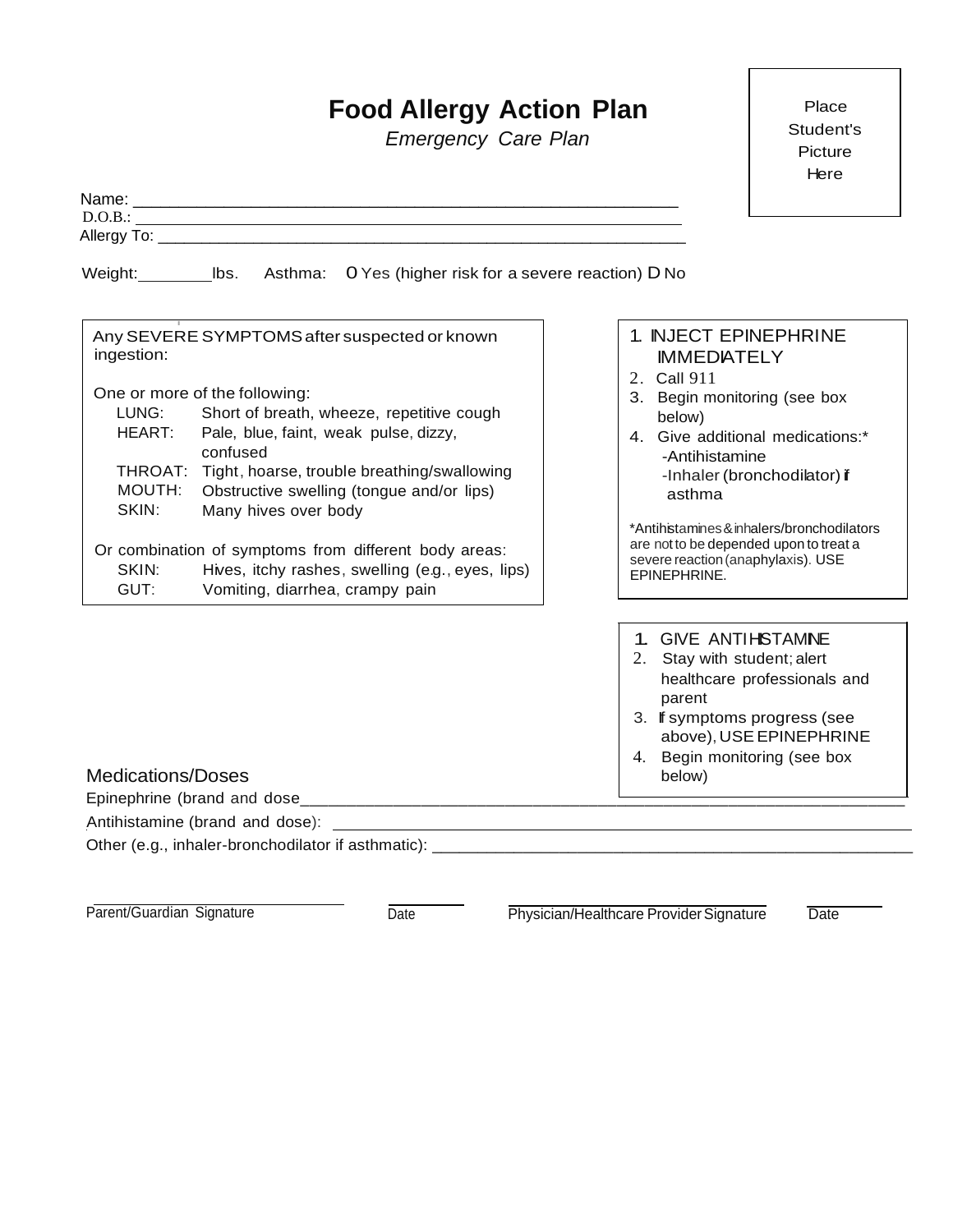

| ---------                                                                       |                                                                                                                                                                                                                                |
|---------------------------------------------------------------------------------|--------------------------------------------------------------------------------------------------------------------------------------------------------------------------------------------------------------------------------|
| Call to $911$ :<br><u> 1980 - Jan Barbarat, martin al-Amerikaansk politik (</u> |                                                                                                                                                                                                                                |
| Doctor:                                                                         | Phone:                                                                                                                                                                                                                         |
| Parent/Guardian:                                                                | Phone: the contract of the contract of the contract of the contract of the contract of the contract of the contract of the contract of the contract of the contract of the contract of the contract of the contract of the con |
| Name/Relationship:                                                              | Phone:                                                                                                                                                                                                                         |
|                                                                                 |                                                                                                                                                                                                                                |